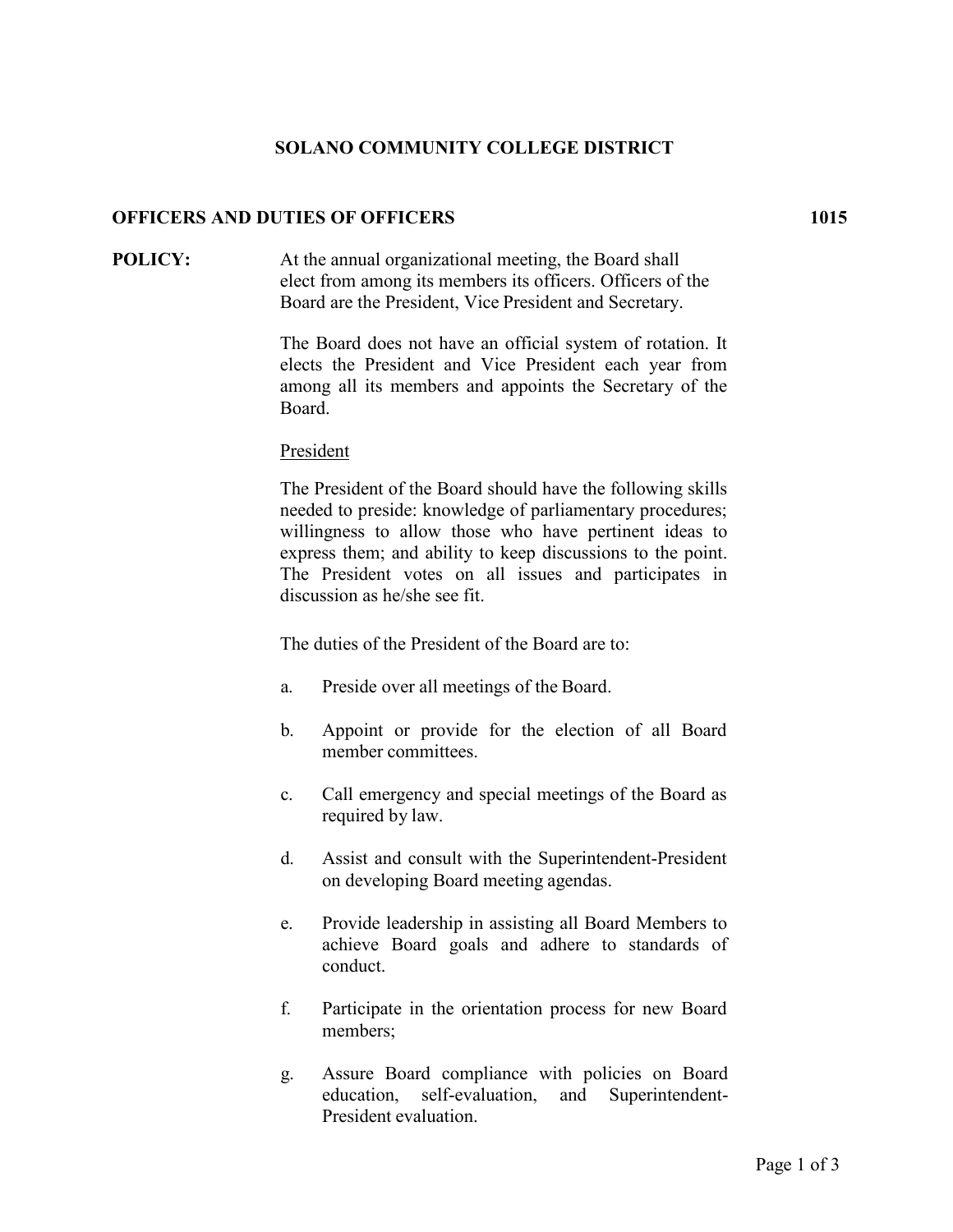- h. Represent the Board at official events or ensure Board representation.
- i. Perform such other duties as may be prescribed by law or by action of the Board.
- j. Assure that the Board conducts its business with integrity and in a manner consistent with its Board Policies and Procedures and regulations legitimately imposed upon it from outside the organization.
- k. Represent the Board to outside parties in announcing Board-stated positions. He/she may delegate this authority to another Board Member, but remains accountable for its use.
- l. Appoint one or maximum of three Board members to represent the Board on study, planning, or decision making committees or groups in the District.
- m. Sign all contracts, agreements, deeds, leases, plans, and specifications for new building construction, remodeling, and rehabilitation, and all other legal documents except those specifically authorized by the Board to be signed by an officer, agent, or employee of the District.

## Vice President

In the absence of the President, the Vice President shall perform all of the duties of the President.

## **Secretary**

The Superintendent-President shall serve as Secretary to the Board.

The major duties and responsibilities of the Secretary to the Board are:

a. Notify members of the Board of all regular, special, emergency and adjourned meetings.